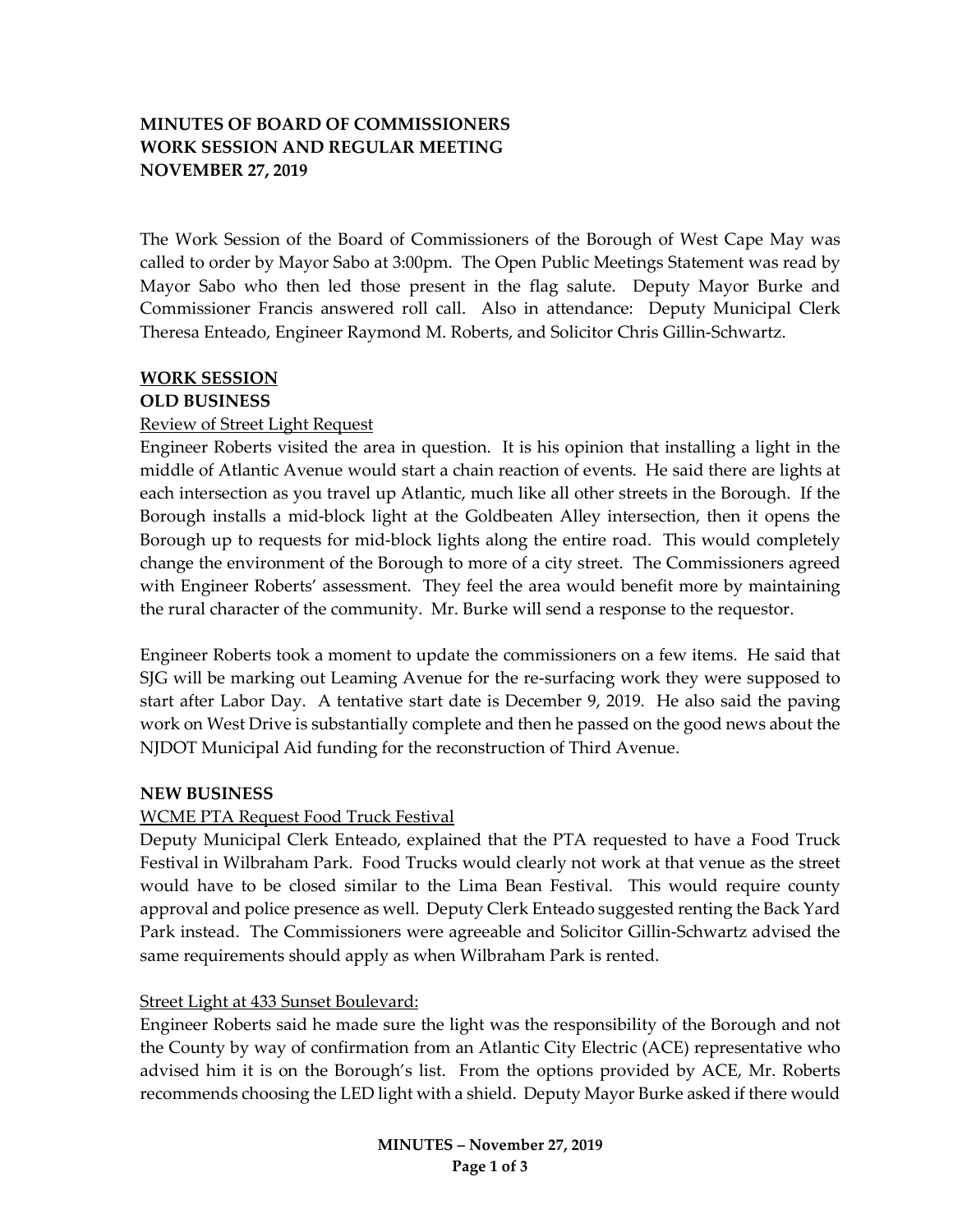be a cost. Mr. Roberts said there will be an installation cost for the change. Deputy Clerk Enteado will send a written response to ACE on behalf of the Commissioners.

## HPC applications for decks:

Solicitor Gillin-Schwartz said the Borough Zoning Official, Norm Roach, asked him about amending the ordinance regarding decks in the historic preservation district. He asked Mr. Roach to expand on that for the benefit of the commissioners. Mr. Roach explained that a deck is a structure and a minor application, and as such should not be subject to notice and advertisement requirements. He said the change would be very similar to the ordinance amendment for sheds that was recently approved. Solicitor Gillin-Schwartz clarified this would be for matters before the HPC only and not if a variance was required. He will draft an ordinance for review by the commissioners.

## **PUBLIC PORTION**

No public comment.

The Work Session concluded at 3:23pm.

## **REGULAR MEETING**

## **CONSENT AGENDA**

On motion of Deputy Mayor Burke, seconded by Commissioner Francis, the following Consent Agenda was unanimously approved on roll call vote.

## Minutes:

November 13, 2019 - Work Session and Regular Meeting

Ordinances for Introduction and Publication:

| $574 - 19$ | Amending Section Four of the Borough Code Regarding Special Events |
|------------|--------------------------------------------------------------------|
|            | Licensing                                                          |
| 575-19     | Amending Fence Guidelines for Regulation of the HPC                |

576-19 Amending Municipal Water and Sewer Service Rates

Resolutions:

164-19 Authorizing Appropriation Transfers During the Last Two Months of the Fiscal Year 165-19 Bill Payment

## **NON-CONSENT AGENDA**

Ordinances for Second Reading and Public Hearing: NONE

Resolutions: NONE